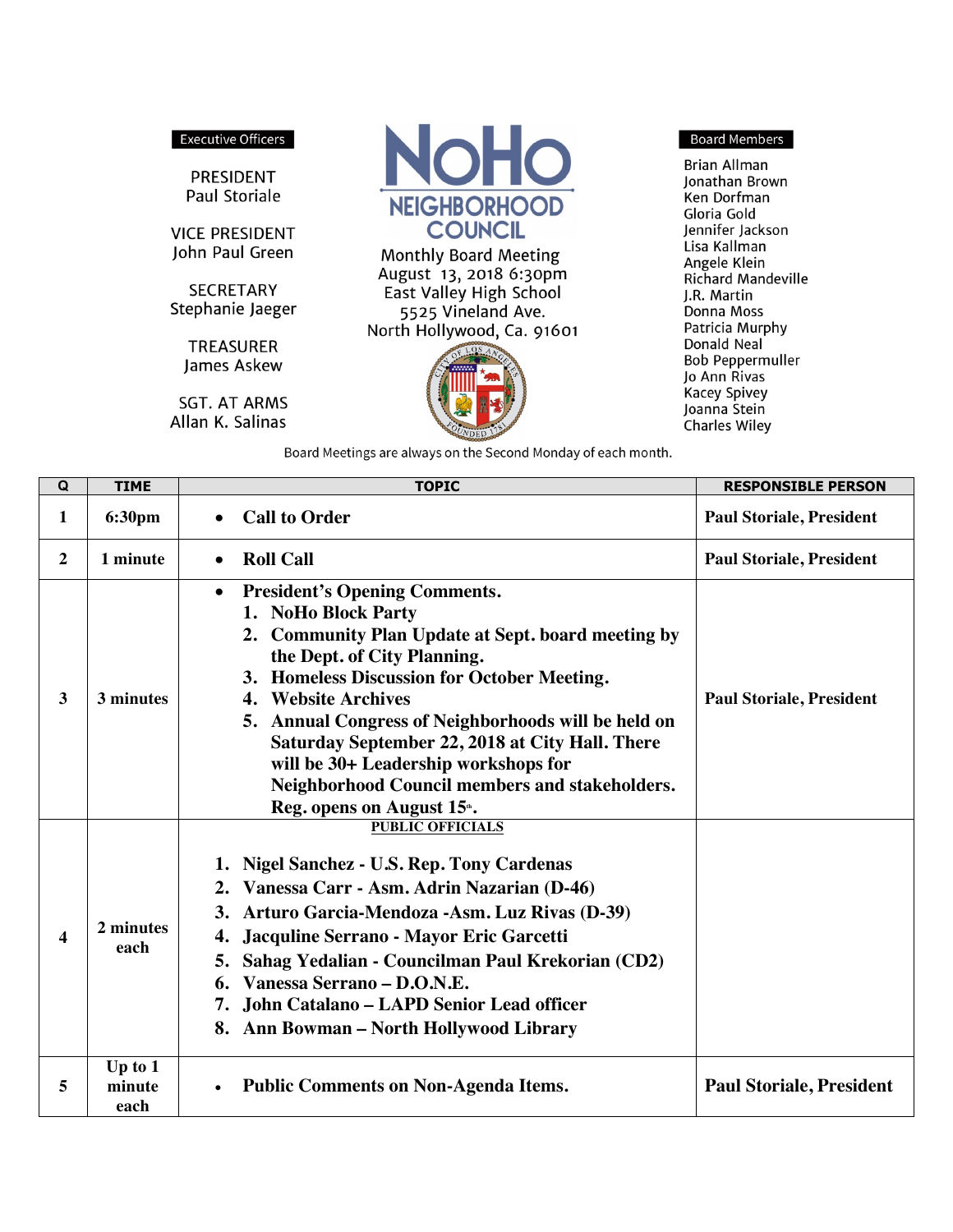| 6              | Up to 5<br>minutes            | <b>Presentation, Discussion, and Possible Action: Review</b><br>$\bullet$<br>and Adopt July 2018 board meeting minutes.                                                                                                                                                                                                                                                                                                                                                                                                                                                                                                                                                                                                                                                                                                                                                                                                                                                                                             | <b>Paul Storiale, President</b>                                                 |
|----------------|-------------------------------|---------------------------------------------------------------------------------------------------------------------------------------------------------------------------------------------------------------------------------------------------------------------------------------------------------------------------------------------------------------------------------------------------------------------------------------------------------------------------------------------------------------------------------------------------------------------------------------------------------------------------------------------------------------------------------------------------------------------------------------------------------------------------------------------------------------------------------------------------------------------------------------------------------------------------------------------------------------------------------------------------------------------|---------------------------------------------------------------------------------|
| $\overline{7}$ | Up to 30<br>minutes<br>Total. | <b>Public Presentation and Discussion: Orange Line</b><br>$\bullet$<br><b>Transit Neighborhood Plans.</b>                                                                                                                                                                                                                                                                                                                                                                                                                                                                                                                                                                                                                                                                                                                                                                                                                                                                                                           | <b>Guest Presenter: Matt</b><br><b>Gamboa, Dept. of City</b><br><b>Planning</b> |
| 8              | Up to $10$<br>minutes         | <b>Presentation, Discussion, and Possible Action: Letter of</b><br>$\bullet$<br>support for density bonus of development at 10821-<br>10827 Huston replacing two existing homes with 8 small<br>lot homes.                                                                                                                                                                                                                                                                                                                                                                                                                                                                                                                                                                                                                                                                                                                                                                                                          | <b>Aaron Belliston</b>                                                          |
| 9              | Up to $10$<br>minutes         | <b>Presentation, Discussion, and Possible Action: City</b><br>Kitchen, located at 5225 Lankershim Blvd. 91601, is<br>requesting a letter of support, regarding their CUP<br>application for a type 41 liquor license for on-site<br>consumption of beerand wine in their existing 3,050 Sq.<br>Ft. restaurant with hours of operation from 8:00<br>AM to 8:00 PM daily.                                                                                                                                                                                                                                                                                                                                                                                                                                                                                                                                                                                                                                             | <b>Liliger Damaso</b>                                                           |
| 10             | Up to 5<br>minutes            | Presentation, Discussion, and Possible Action: Write a<br>$\bullet$<br>CIS and/or Letter to Mayor Garcetti and the City<br>Council members regarding motorized scooters.<br>The NoHo Neighborhood Council supports Mayor Eric<br>Garcetti's call to create a safer more common sense<br>approach to motorized scooter companies.<br>We suggest such businesses partner with commercial<br>grocery stores or other businesses with parking lots or<br>to designate areas on a public sidewalk via City of Los<br><b>Angeles Dept. of City Planning.</b><br>The abandonment of these motorized vehicles in any<br>place at any time is a nuisance in our communities and<br>dangerous for our stakeholders. We welcome these new<br>travel options in our city with open arms, however it is<br>vital that the companies that profit from such vehicles<br>must work with the city of Los Angeles to ensure they<br>are properly managed without causing a nuisance or<br>becoming dangerous on our public sidewalks. | <b>Paul Storiale, President</b>                                                 |
| 11             | Up to $5$<br>minutes          | <b>FUNDING ITEM</b><br><b>Presentation, Discussion, and Possible Action: Approve</b><br>$\bullet$<br>Monthly Expenditure Report for the month of July.                                                                                                                                                                                                                                                                                                                                                                                                                                                                                                                                                                                                                                                                                                                                                                                                                                                              | <b>James Askew, Treasurer</b>                                                   |
| 12             | Up to $5$<br>minutes          | <b>FUNDING ITEM</b><br><b>Presentation, Discussion, and Possible Action: Approve</b><br>$\bullet$<br>revised budget.                                                                                                                                                                                                                                                                                                                                                                                                                                                                                                                                                                                                                                                                                                                                                                                                                                                                                                | <b>James Askew, Treasurer</b>                                                   |
| 13             | Up to $5$<br>minutes          | <b>FUNDING ITEM</b><br><b>Presentation, Discussion, and Possible Action: Up to</b><br>$\bullet$<br>\$600 for a CPR / First Aid Class (to be taught by<br>"Hands to Heart CPR Inc") during either September<br>2018 Public Safety and Emergency Preparedness                                                                                                                                                                                                                                                                                                                                                                                                                                                                                                                                                                                                                                                                                                                                                         | Allan K. Salinas, Chair -<br><b>PSAEP</b>                                       |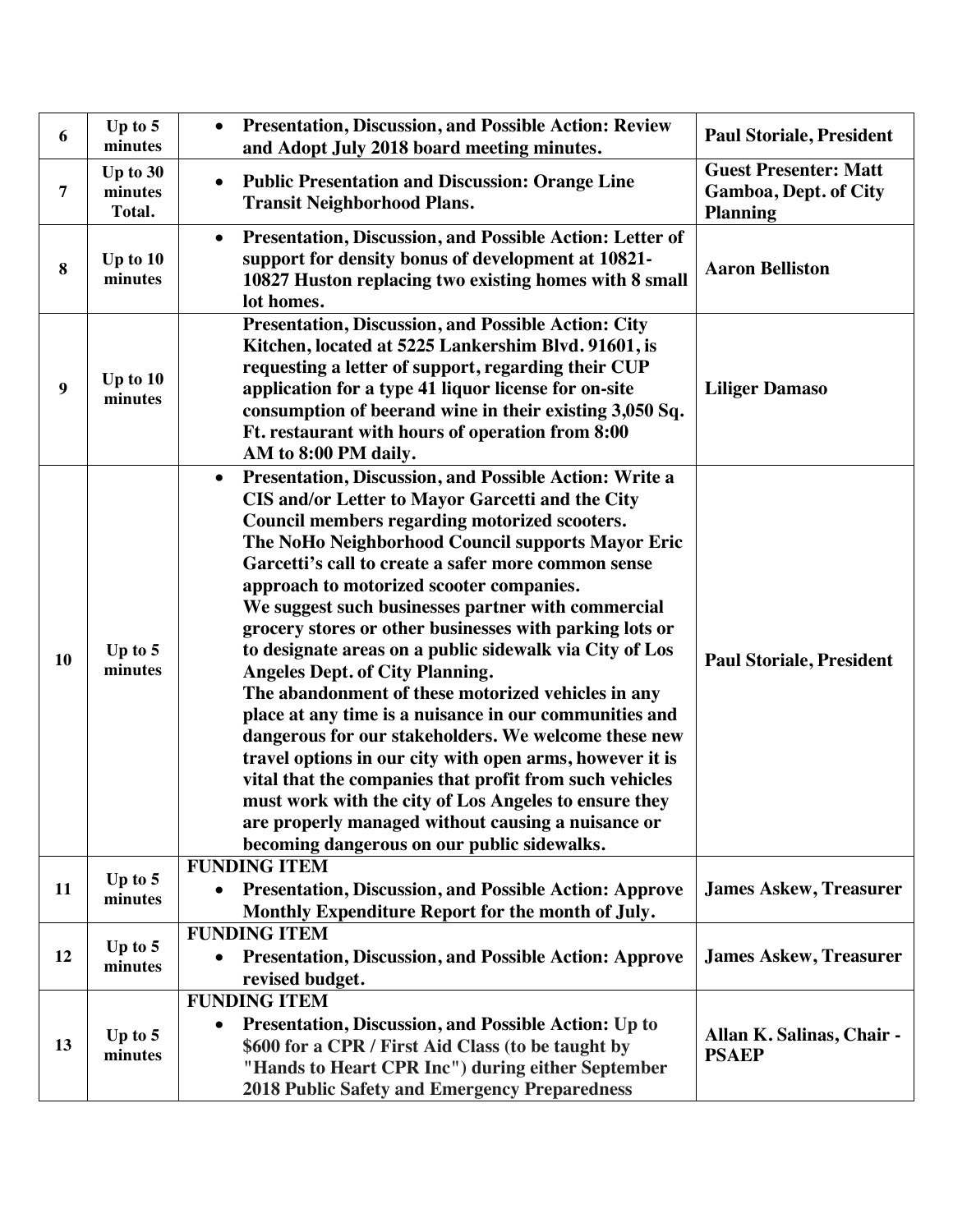|    |                      | <b>Committee Meeting. The class will cover instruction on</b><br>(1) CPR for adult, child, and infant (2) Choking<br>(iii) How to operate the AED. Everything in accordance<br>to the American Heart Association<br>The class will give "American Heart Association<br>certification" for all stakeholders interested in taking<br>the class.                                                                                                   |                                 |
|----|----------------------|-------------------------------------------------------------------------------------------------------------------------------------------------------------------------------------------------------------------------------------------------------------------------------------------------------------------------------------------------------------------------------------------------------------------------------------------------|---------------------------------|
| 14 | Up to $2$<br>minutes | <b>FUNDING ITEM</b><br>Presentation, Discussion, and Possible Action: Up to<br>$\bullet$<br>\$60 for new board meeting gavel. Our previous gavel<br>was stolen.                                                                                                                                                                                                                                                                                 | <b>Paul Storiale, President</b> |
| 15 | Up to $5$<br>minutes | <b>FUNDING ITEM</b><br><b>Presentation, Discussion, and Possible Action: \$250 to</b><br>$\bullet$<br><b>JCS CATERING for the Valley Alliance of</b><br><b>Neighborhood Councils (VANC) Election Forum. This</b><br>is an educational outreach that will be held at CBS<br>Studio Center October 11, 2018 6:00pm-8:00pm                                                                                                                         | <b>Paul Storiale, President</b> |
| 16 | Up to $5$<br>minutes | Presentation, Discussion, and Possible Action: Write a<br>$\bullet$<br>letter to Councilman Paul Krekorian requesting 20+<br>new larger trashcans for the Magnolia and Lankershim<br>Arts District Area. The current trash receptacles are in<br>very bad shape and do not make our walkable<br>neighborhood look very pleasant.<br>The NoHo Neighborhood council kindly requests wire<br>baskets to avoid graffiti.                            | <b>James Askew, Treasurer</b>   |
| 17 | Up to $5$<br>minutes | Presentation, Discussion, and Possible Action: Approve<br>$\bullet$<br><b>Elections STIP Sheet. The 2019 NoHo Neighborhood</b><br>Council Elections will be held on Thursday May 16,<br>2019 at The Senior Center at North Hollywood Park<br>from 4:00pm - 8:00pm. Voting will take place at poll<br>only. Voter registration forms and candidate filing<br>forms will be in English and Spanish. A Spanish<br>translator will also be present. | <b>Paul Storiale, President</b> |
| 18 | Up to $5$<br>minutes | <b>Presentation, Discussion, and Possible Action: Standing</b><br>$\bullet$<br><b>Rules Change - The Executive Committee will be</b><br>redefined as also being responsible for Rules,<br>Government and Elections, thereby disbanding the<br>"Rules, Government, and Elections Committee".                                                                                                                                                     | <b>Paul Storiale, President</b> |
| 19 | Up to $3$<br>minutes | Presentation, Discussion, and Possible Action: To<br>$\bullet$<br>confirm Ken Dorfman as the Planning, Land-Use, and<br><b>Transportation Committee Chair replacing John Paul</b><br>Green.                                                                                                                                                                                                                                                     | <b>Paul Storiale, President</b> |
| 20 | Up to $3$<br>minutes | <b>Presentation, Discussion, and Possible Action: Confirm</b><br>$\bullet$<br><b>Stakeholder Rob McCrath to the Public Safety</b><br>Committee.                                                                                                                                                                                                                                                                                                 | <b>Paul Storiale, President</b> |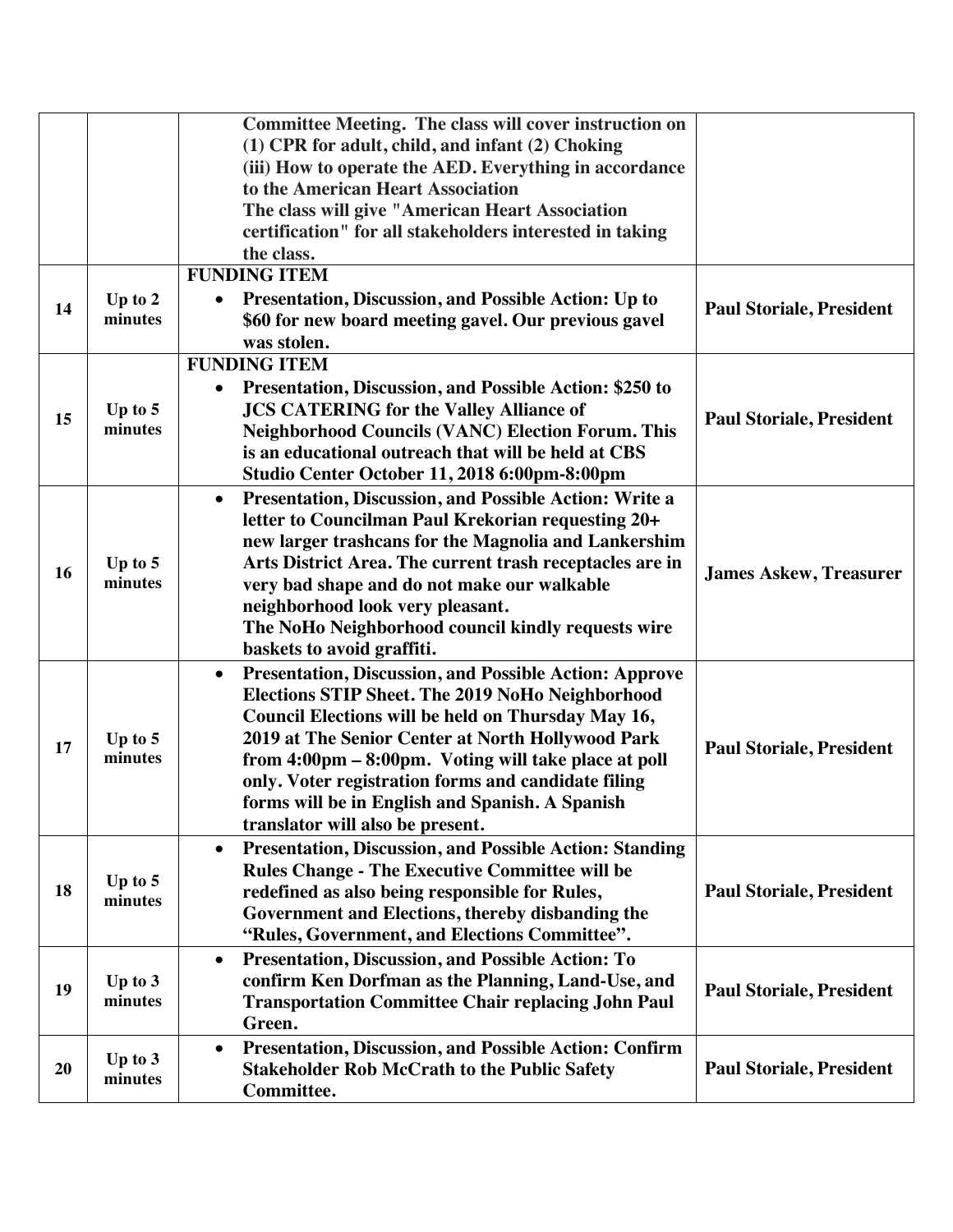| 21 | Up to $3$<br>minutes        | <b>Presentation, Discussion, and Possible Action: Confirm</b><br>$\bullet$<br>stakeholders, Peter Haderlein and Randy Brown to the<br><b>Homeless Committee.</b>                                                                                                                                                                                                                                                                                         | <b>Paul Storiale, President</b> |
|----|-----------------------------|----------------------------------------------------------------------------------------------------------------------------------------------------------------------------------------------------------------------------------------------------------------------------------------------------------------------------------------------------------------------------------------------------------------------------------------------------------|---------------------------------|
| 22 | Up to $3$<br>minutes        | Presentation, Discussion, and Possible Action: To<br>$\bullet$<br>Confirm James Lazo as a stakeholder member of the<br>Planning, Land-Use, and Transportation Committee                                                                                                                                                                                                                                                                                  | <b>Paul Storiale, President</b> |
| 23 | Up to 5<br>minutes          | Presentation, Discussion, and Possible Action: To<br>$\bullet$<br>Appoint Stephanie Jaeger as the new Vice President of<br>the NoHo Neighborhood Council upon the resignation<br>of John Paul Green.                                                                                                                                                                                                                                                     | <b>Paul Storiale, President</b> |
| 24 | Up to 5<br>minutes          | <b>Presentation, Discussion, and Possible Action: Appoint</b><br>$\bullet$<br>Joanna Klein as the new secretary of the NoHo<br>Neighborhood Council upon the resignation of John<br>Paul Green and appointment of Stephanie Jaeger as<br><b>Vice President.</b>                                                                                                                                                                                          | <b>Paul Storiale, President</b> |
| 25 | Up to $3$<br>minutes        | Presentation: The Resignation of John Paul Green.<br>$\bullet$<br>John Paul will be moving out of the area. He has been<br>with the NoHo Neighborhood Council for a bit over 2<br>years. He has served as the Chair of the Planning,<br>Land-Use, and Transportation Committee and has<br>served for a short time as the Vice President. We thank<br>John Paul for his service to our community and wish<br>him great luck in our neighboring community. | <b>John Paul Green</b>          |
| 26 | Up to $3$<br>minutes        | Presentation: The Resignation of Gloria Gold. Gloria<br>$\bullet$<br>has served with the NoHo Neighborhood Council for 15<br>years and we thank her for her service to our<br>community and wish her wonderful luck in her future<br>endeavors.                                                                                                                                                                                                          | <b>Gloria Gold</b>              |
| 27 | Up to $1$<br>minute<br>each | <b>Board Member/Committee Announcements.</b>                                                                                                                                                                                                                                                                                                                                                                                                             | <b>Paul Storiale, President</b> |
| 28 | Up to $1$<br>minute         | <b>President's Closing Comments.</b>                                                                                                                                                                                                                                                                                                                                                                                                                     | <b>Paul Storiale, President</b> |
| 29 | 1 minute                    | <b>Meeting Adjourned</b><br>$\bullet$                                                                                                                                                                                                                                                                                                                                                                                                                    | <b>Paul Storiale, President</b> |
|    |                             | 2018/2019 Regular Board Meeting Schedule<br><b>Monday September 10, 2018</b><br><b>Monday October 8, 2018</b><br><b>Monday November 12, 2018</b><br><b>Monday December 10, 2018</b><br><b>Monday January 14, 2019</b>                                                                                                                                                                                                                                    |                                 |
|    |                             | <b>VACANT and UPCOMING VACANT SEATS</b><br>1. District 1 Business<br>2. Two Non-Profit Organization<br>3. District 3 Resident                                                                                                                                                                                                                                                                                                                            |                                 |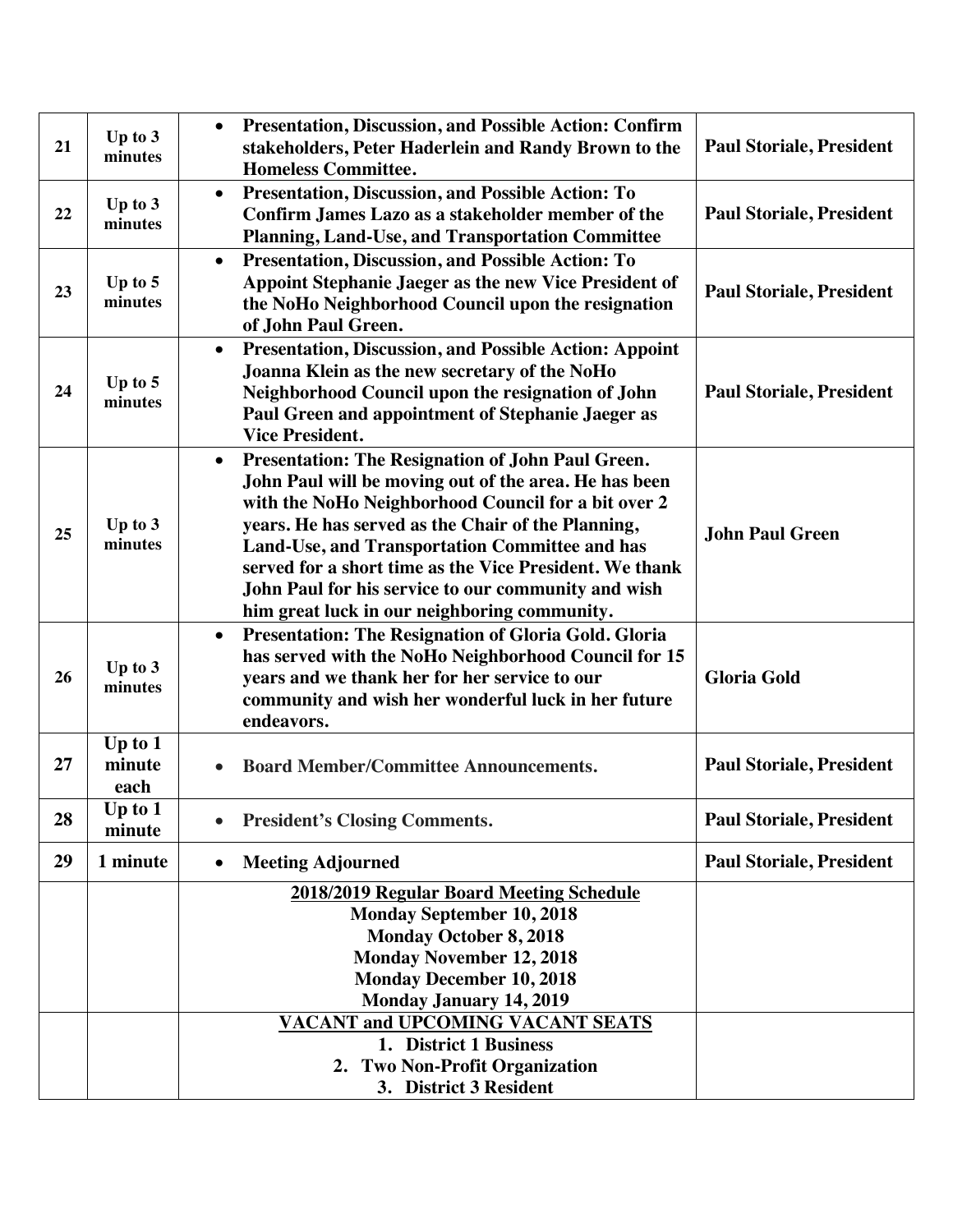## **If you or someone you know fits the criteria of these opens seats, please have them email President at paulstoriale@nohonc.org**

REMOVAL WARNING: ANY PERSON WHO INTERFERES WITH THE CONDUCT OF A NEIGHBORHOOD COUNCIL MEETING BY WILLFULLY INTERRUPTING AND/OR DISRUPTING THE MEETING IS SUBJECT TO REMOVAL. A PEACE OFFICER MAY BE REQUESTED TO ASSIST WITH THE REMOVAL BY THE NEIGHBORHOOD COUNCIL. ANY PERSONS WHO RESISTS REMOVAL BY A PEACE OFFICER IS SUBJECT TO ARREST AND PROSECUTION.

Penal Code Section 403, Penal Code Section 602.1(b)

## THE FOLLOWING IS IN REGARDS TO ALL BOARD MEETINGS AND COMMITTEE MEETINGS

**PUBLIC INPUT AT ALL MEETINGS** – The public is requested to fill out a "Speaker Card" to address the Board on any agenda item before the Board takes an action on an item. Comments from the public on agenda items will be heard only when the respective item is being considered. Comments from the public on other matters not appearing on the agenda that are within the Board's jurisdiction will be heard during the General Public Comment period. Please note that under the Brown Act, the Board is prevented from acting on a matter that you bring to its attention during the General Public Comment period; however, the issue raised by a member of the public may become the subject of a future Board meeting. Public comment is limited to 1 minute per speaker, unless adjusted by the presiding officer of the Board.

**PUBLIC POSTING OF AGENDAS** - MTNHNC agendas are posted for public review as follows:

- North Hollywood Regional Library 5211 Tujunga Blvd. North Hollywood
- Senior Citizens Center 5301 Tujunga Blvd. North Hollywood.
- www.NoHoNC.org
- You can also receive our agendas via email by subscribing to L.A. City's Early Notification System at http://www.lacity.org/government/Subscriptions/NeighborhoodCouncils/index.htm

**THE AMERICAN WITH DISABILITIES ACT** - As a covered entity under Title II of the Americans with Disabilities Act, the City of Los Angeles does not discriminate on the basis of disability and, upon request, will provide reasonable accommodation to ensure equal access to its programs, services and activities. Sign language interpreters, assistive listening devices and other auxiliary aids and/or services, may be provided upon request. To ensure availability of services, please make your request at least 3 business days (72 hours) prior to the meeting you wish to attend by contacting Paul Storiale, Board President, via email: NoHoPresident@gmail.com

**PUBLIC ACCESS OF RECORDS** – In compliance with Government Code section 54957.5, non-exempt writings that are distributed to a majority or all of the board in advance of a meeting may be viewed at our website: NoHoNC.org or at the scheduled meeting. In addition, if you would like a copy of any record related to an item on the agenda, please contact Paul Storiale, Board President, via email NoHoPresident@gmail.com

**RECONSIDERATION AND GRIEVANCE PROCESS** – For information on the MTNHNC's process for board action reconsideration, stakeholder grievance policy, or any other procedural matters related to this Council, please consult the NoHo NC Bylaws. The Bylaws are available at our Board meetings and our website www.NoHoNC.org.